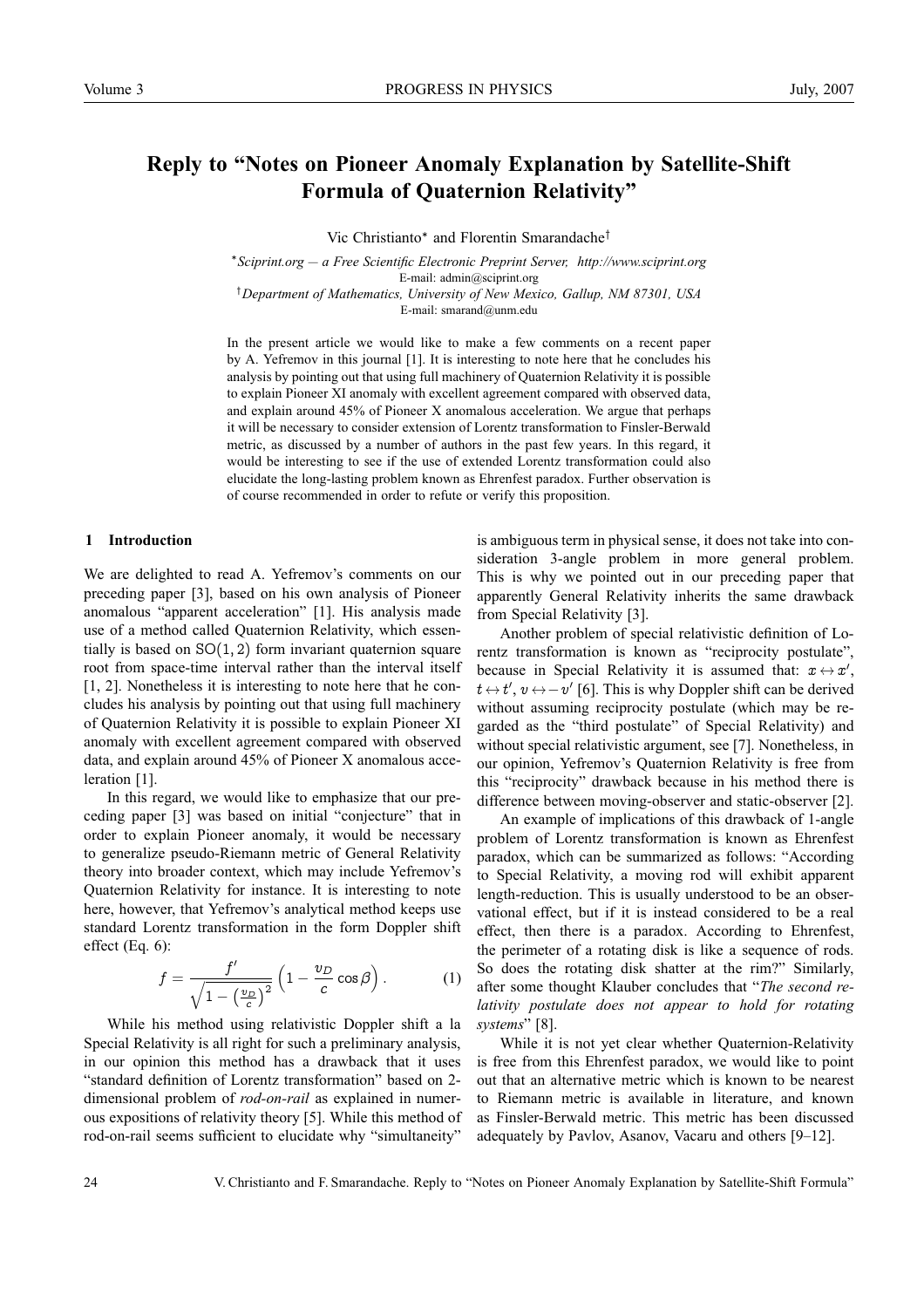### **2 Extended Lorentz-transformation in Finsler-Berwald metric**

It is known that Finsler-Berwald metric is subset of Finslerian metrics which is nearest to Riemannian metric [12], therefore it is possible to construct pseudo-Riemann metric based on Berwald-Moor geometry, as already shown by Pavlov [4]. The neat link between Berwald-Moor metric and Quaternion Relativity of Yefremov may also be expected because Berwald-Moor metric is also based on analytical functions of the H4 variable [4].

More interestingly, there was an attempt in recent years to extend 2d-Lorentz transformation in more general framework on H4 of Finsler-Berwald metric, which in limiting cases will yield standard Lorentz transformation [9, 10]. In this letter we will use extension of Lorentz transformation derived by Pavlov [9]. For the case when all components but one of the velocity of the new frame in the old frame coordinates along the three special directions are equal to zero, then the transition to the frame moving with velocity  $V_1$  in the old coordinates can be expressed by the new frame as [9, p.13]:

$$
\left(\begin{array}{c}x_0\\x_1\\x_2\\x_3\end{array}\right)=\left[\begin{array}{cc} \begin{bmatrix}F\end{bmatrix}&\begin{bmatrix}0\end{bmatrix}\\ \begin{bmatrix}0\end{bmatrix}&\begin{bmatrix}F\end{bmatrix}\end{array}\right]=\left(\begin{array}{c}x'_0\\x'_1\\x'_2\\x'_3\end{array}\right) \hspace{1cm}(2)
$$

where the transformation matrix for Finsler-Berwald metric is written as follows [9, p.13]:

$$
\begin{bmatrix} F \end{bmatrix} = \begin{pmatrix} \frac{1}{\sqrt{1-V_1^2}} & \frac{V_1}{\sqrt{1-V_1^2}} \\ \frac{V_1}{\sqrt{1-V_1^2}} & \frac{1}{\sqrt{1-V_1^2}} \end{pmatrix}
$$
(3)

and

$$
[0]=\left(\begin{array}{cc} 0 & 0 \\ 0 & 0 \end{array}\right).
$$

Or

$$
x_0 = \frac{x'_0 + Vx'_1}{\sqrt{1 - V_1^2}} x_1 = \frac{Vx'_0 + x'_1}{\sqrt{1 - V_1^2}}, \tag{5}
$$

and

$$
x_2 = \frac{x'_2 + Vx'_3}{\sqrt{1 - V_1^2}} x_3 = \frac{Vx'_2 + x'_3}{\sqrt{1 - V_1^2}}.
$$
 (6)

It shall be clear that equation (5)  $(x'_0, x'_1) \leftrightarrow (x_0, x_1)$ coincides with the corresponding transformation of Special Relativity, while the transformation in equation (6) differs from the corresponding transformation of Special Relativity where  $x_2 = x'_2, x_3 = x'_3$  [9].

While we are not yet sure whether the above extension of Lorentz transformation could explain Pioneer anomaly better than recent analysis by A. Yefremov [1], at least it can be expected to see whether Finsler-Berwald metric could shed some light on the problem of Ehrenfest paradox. This proposition, however, deserves further theoretical considerations.

In order to provide an illustration on how the transformation keeps the Finslerian metric invariant, we can use Maple algorithm presented by Asanov [10, p.29]:

```
> c1:=cos(tau); c2:=cos(psi); c3:=cos(phi);>u1:=sin(tau);u2:=sin(psi);u3:=sin(phi);
> l1:=c2*c3−c1*u2*u3;l2:=−c2*u3−c1*u2*c3;l3:=u1*u2;
> m1:=u2*c3+c1*c2*u3;m2:=−u2*u3+c1*c2*c3;m3:=−u1*c2;
> n! := u1 * u3; u1 * c3; c1;
```

```
> F1:=(e1)^((l1+m1+n1+l2+m2+n2+l3+m3+n3+1)/4)*
(e2)ˆ((−l1−m1−n1+l2+m2+n2−l3−m3−n3+1)/4)*
(e3)ˆ((l1+m1+n1−l2−m2−n2−l3−m3−n3+1)/4)*
(e4)ˆ((−l1−m1−n1−l2−m2−n2+l3+m3+n3+1)/4):
> F2:=(e1)ˆ((−l1+m1−n1−l2+m2−n2−l3+m3−n3+1)/4)*
(e2)ˆ((l1−m1+n1−l2+m2−n2+l3−m3+n3+1)/4)*
(e3)ˆ((−l1+m1−n1+l2−m2+n2+l3−m3+n3+1)/4)*
(e4)ˆ((l1−m1+n1+l2−m2+n2−l3+m3−n3+1)/4):
> F3:=(e1)ˆ((l1−m1−n1+l2−m2−n2+l3−m3−n3+1)/4)*
(e2)ˆ((−l1+m1+n1+l2−m2−n2−l3+m3+n3+1)/4)*
(e3)ˆ((l1−m1−n1−l2+m2+n2−l3+m3+n3+1)/4)*
(e4)ˆ((−l1+m1+n1−l2+m2+n2+l3−m3−n3+1)/4):
> F4:=(e1)ˆ((−l1−m1+n1−l2−m2+n2−l3−m3+n3+1)/4)*
(e2)ˆ((l1+m1−n1−l2−m2+n2+l3+m3−n3+1)/4)*
(e3)ˆ((−l1−m1+n1+l2+m2−n2+l3+m3−n3+1)/4)*
(e4)ˆ((l1+m1−n1+l2+m2−n2−l3−m3+n3+1)/4):
> a:=array(1..4,1..4):for i from 1 to 4
do
for j from 1 to 4
do
a[i,j]:=diff(F||i,e||j);
end do:
end do:
> b:=\arctan(1..4,1..4):
for i from 1 to 4
do
for j from 1 to 4
do
b[i,j]:=simplify(add(1/F||k*diff(a[k,i],e||j),k=1..4),symbolic);
end do:
```
end do:

 $(4)$ 

```
> print(b);
```
The result is as follows:

| $\overline{0}$ | 0              | 0              | 0 |  |
|----------------|----------------|----------------|---|--|
| $\overline{0}$ | $\overline{0}$ | $\overline{0}$ | 0 |  |
| $\overline{0}$ | $\overline{0}$ | $\overline{0}$ | 0 |  |
| 0              | 0.             | 0              | Ω |  |

This result showing that all the entries of the matrix are zeroes support the argument that the metricity condition is true [10].

#### **3 Concluding remarks**

In the present paper we noted that it is possible to generalise standard Lorentz transformation into H4 framework of Finsler-Berwald metric. It could be expected that this extended Lorentz transformation could shed some light not only to Pioneer anomaly, but perhaps also to the long-lasting problem of Ehrenfest paradox which is also problematic in General Relativity theory, or by quoting Einstein himself:

V. Christianto and F. Smarandache. Reply to "Notes on Pioneer Anomaly Explanation by Satellite-Shift Formula" 25